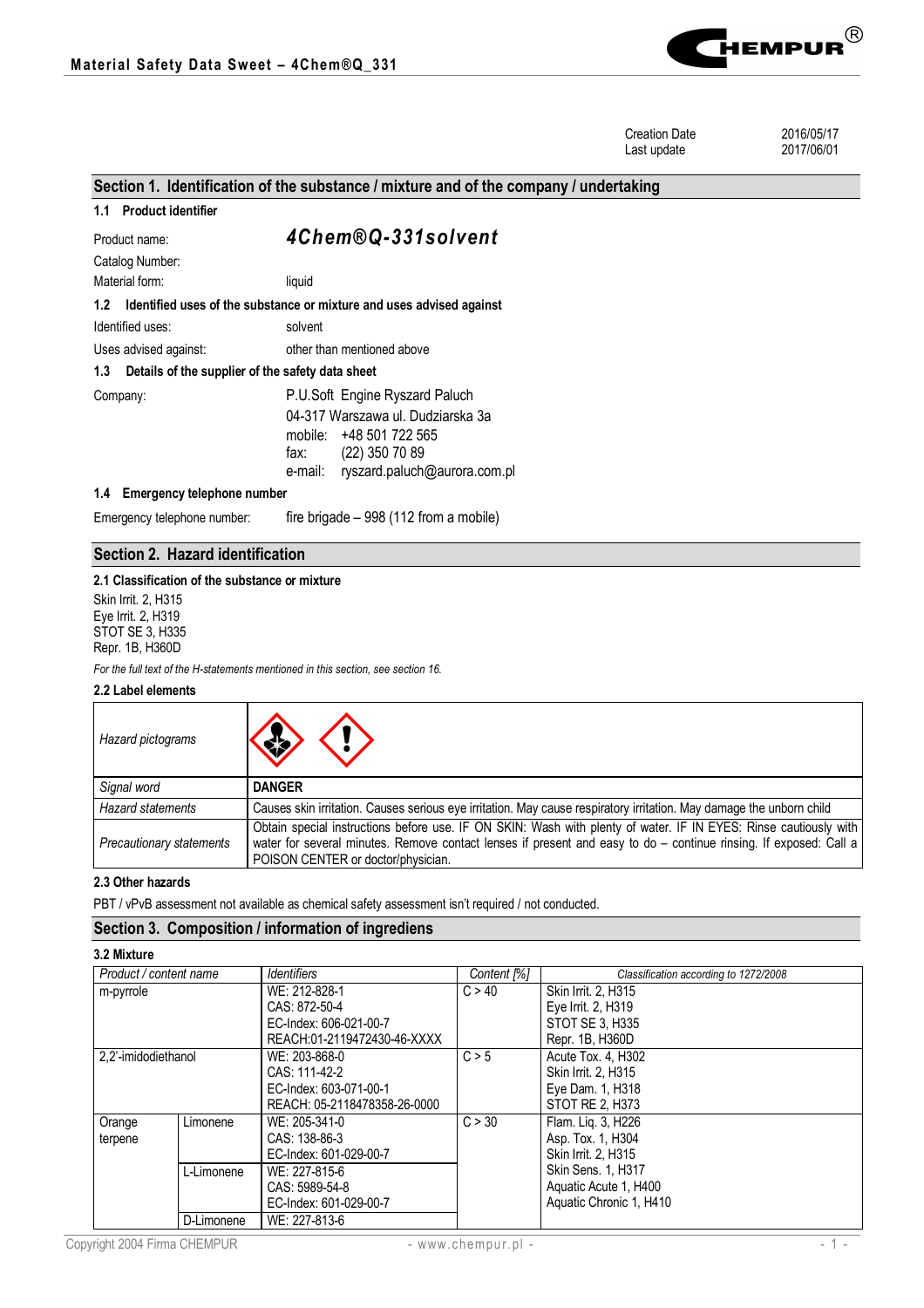|                                                                                   | 5989-27-5<br>CAS:<br>$:601-029-00-7$<br>EC-Index: |  |  |  |  |
|-----------------------------------------------------------------------------------|---------------------------------------------------|--|--|--|--|
| Facilla full land of the U. statements mentioned in this section, and acation 40. |                                                   |  |  |  |  |

*For the full text of the H-statements mentioned in this section, see section 16.*

# **Section 4. First aid measures**

# **4.1 Description of first aid measures**

| Eye contact        | Rinse out with plenty of water with the eyelid held wide open. Check for and remove any contact lenses. Continue to rinse for at  <br>least 10 minutes. Call in ophthalmologist if necessary.                                                                                                                                                                                                                                                                                                                                                                                                                                                                           |
|--------------------|-------------------------------------------------------------------------------------------------------------------------------------------------------------------------------------------------------------------------------------------------------------------------------------------------------------------------------------------------------------------------------------------------------------------------------------------------------------------------------------------------------------------------------------------------------------------------------------------------------------------------------------------------------------------------|
| After inhalation   | Move exposed person to fresh air. If it's suspected that fumes are still present, the rescuer should wear an appropriate mask or<br>self-contained breathing apparatus. Keep person warm and rest. If not breathing, if breathing is irregular or if respiratory arrest<br>occurs, provide artificial respiration or oxygen by trained personnel. It may be dangerous to the person providing aid to give<br>mouth - to - mouth resuscitation. Get medical attention. In unconscious, place in recovery position and get medical attention  <br>immediately. Maintain n open airway. Loosen tight clothing. Call in physician if necessary.                             |
| After swallowing   | Call in physician immediately. Wash out mouth with water. Move exposed person to fresh air. Keep person warm and rest. If<br>material has been swallowed and the exposed person is conscious, give small quantities of water to drink. Stop if exposed<br>person feels sick as vomiting may be dangerous. Don't induce vomiting unless directed to do so by medical personnel. If<br>vomiting occurs, the head should be kept low so that vomit doesn't enter the lungs. Never give anything by mouth to an<br>unconscious person. If unconscious, place in recovery position and get medical attention immediately. Maintain an open airway.<br>Loosen tight clothing. |
| After skin contact | Wash skin thoroughly with soap and water or use recognized skin cleaner. Remove contaminated clothing and shoes. Continue<br>to rinse for at least 10 minutes. Get medical attention if symptoms occurs.                                                                                                                                                                                                                                                                                                                                                                                                                                                                |

#### **4.2 Most important symptoms and effects, both acute and delayed**

| Exposure:          | Acute health effects:             | Excessive exposure causes:                |
|--------------------|-----------------------------------|-------------------------------------------|
| Eye contact        | Causes serious eye irritation.    | Irritations, lachrymation, pain, redness. |
| After inhalation   | May cause respiratory irritation. | May cause drowsiness or dizziness.        |
| After swallowing   | Unavailable.                      | May cause gastro-intestinal disorders.    |
| After skin contact | Causes skin irritations.          | Irritations, redness, pain.               |

#### **4.3 Indication of immediate medical attention and special treatment needed**

| lntormation for<br>doctor | o information available.<br>N0 |
|---------------------------|--------------------------------|
| Specific treatment        | Without special treatment.     |
|                           |                                |

## **Section 5. Fire – fighting measures**

#### **5.1 Extinguishing media**

| ~<br>toam<br>powder<br>Suitable extinguishing media<br>water spray.<br>Carbon<br>dioxide<br>. ul⊻ |                             |  |
|---------------------------------------------------------------------------------------------------|-----------------------------|--|
| Unsuitable extinguishing media                                                                    | ` water iet.<br>ل0on<br>use |  |

#### **5.2 Special hazards arising from the substance or mixture**

Vapours are heavier than air and may spread along floors. Forms explosive mixtures with air at ambient temperatures. Development not hazardous combustion gases or vapours possible in the event of fire.

### **5.3 Advice for firefighters**

*Special protective equipment for fire-fighters*: In the event of fire, wear self-contained breathing apparatus.

*Further information*: Prevent fire extinguishing water from contaminating surface water or the ground water system. Remove container from danger zone and cool with water.

#### **Section 6. Accidential release measures**

#### **6.1 Personal precautions, protective equipment and emergency procedures** *Advice for non-emergency personnel:*  Avoid substance contact. Don't breathe vapours, aerosols. Ensure adequate ventilation. Evacuate the danger area, observe emergency procedures, consult an expert. *Advice for emergency*  Protective equipment see section 8.

#### **6.2 Environmental precautions**

Don't empty into drains.

### **6.3 Methods and materials for containment and cleaning up**

Cover drains. Collect, bind and pump off spills. Observe possible material restrictions. Take up with liquid – absorbent material. Dispose of properly. Clean up affected area.

### **6.4 Reference to other sections**

Protective equipment see section 8. Indications abort waste treatment see section 13.  $\blacksquare$ Hempur $^\circledR$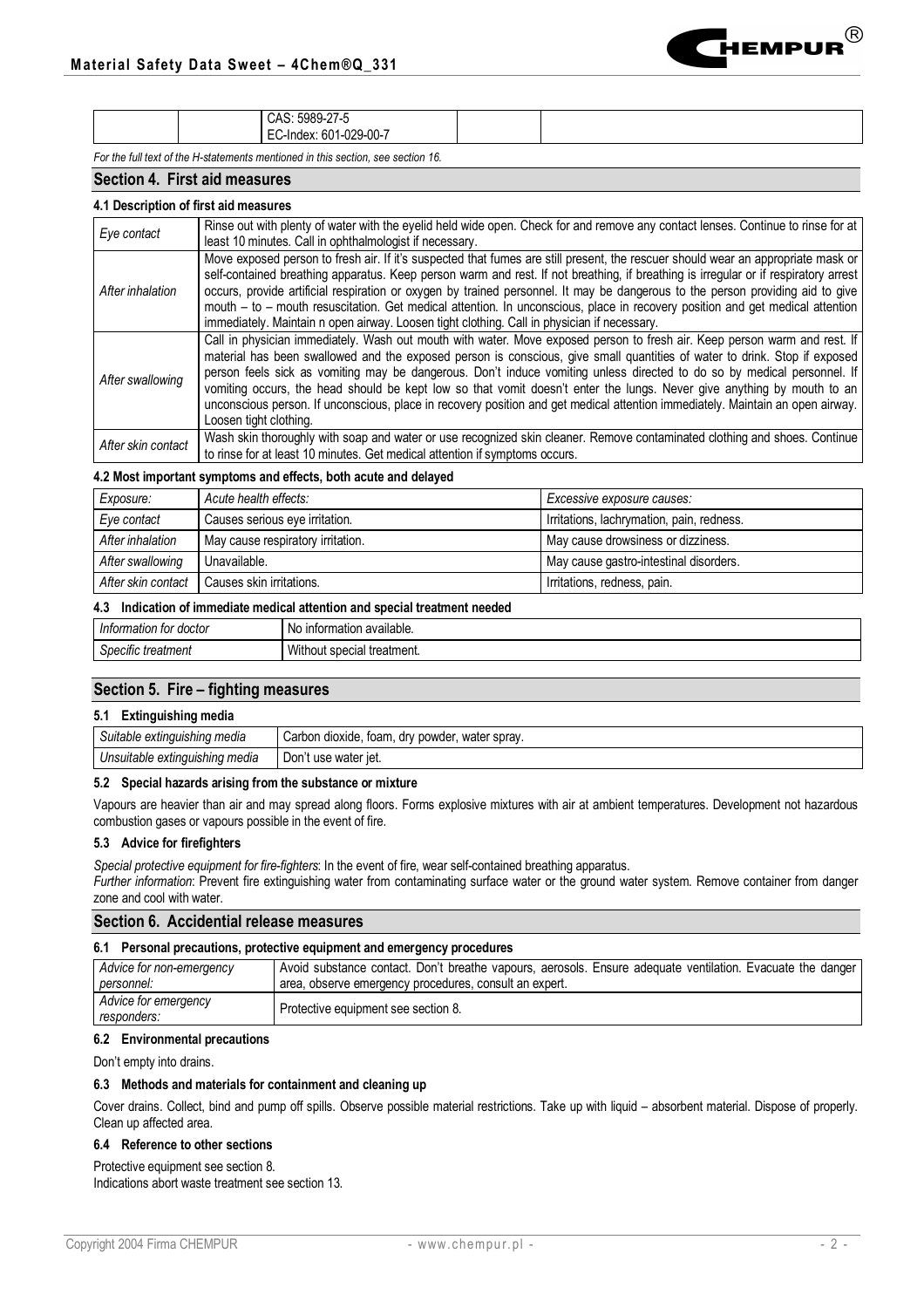

### **Section 7. Handling and storage**

#### **7.1 Precautions for safe handling**

Observe label precautions. Work under hood. Don't inhale substance. Avoid generation of vapours / aerosols.

*Advice on no protection against fire and explosion:* Keep away from open flames, hot surfaces and sources of ignition. Take precautionary measures against static discharge.

#### **7.2 Conditions for safe storage, including any incompatibilities**

Keep container tightly closed In a dry and well – ventilated place. Keep away from heat and source of ignition. Storage temperature: no restrictions.

#### **7.3 Specific end uses**

| nendations<br>πь.<br>.                           | <br>$\sum$<br><i>r</i> ailable<br>ш |
|--------------------------------------------------|-------------------------------------|
| ı tor industrv<br>solution<br>`necvfic .<br>ັບທະ | <br>iavailable<br>$\sum$<br>.       |

### **Section 8. Exposure controls / personal protection**

#### **8.1 Control paramethers**

| <b>NDS</b>   | m-pyrrole           | 120 mg/m $3$               |  |
|--------------|---------------------|----------------------------|--|
| <b>NDSCh</b> |                     | $240 \text{ mg/m}^3$       |  |
| <b>NDS</b>   | 2.2'-iminodiethanol | mg/m <sup>3</sup> /8h<br>9 |  |
| <b>NDSCh</b> |                     |                            |  |

| <b>DNEL</b>         | oral           |                  | inhalation             |                          | dermal                   |                  |  |  |  |
|---------------------|----------------|------------------|------------------------|--------------------------|--------------------------|------------------|--|--|--|
| m-pyrrole           | Acute toxicity | Chronic toxicity | Acute toxicity         | Chronic toxicity         | Acute toxicity           | Chronic toxicity |  |  |  |
| m-pyrrole           |                |                  |                        |                          |                          |                  |  |  |  |
| employee            |                | 19,8 mg/kg/24h   | $80 \text{ mg/m}^3$    | 410 mg/m $3$             | 208 mg/kg/24h            |                  |  |  |  |
| consumer            | 26 mg/kg/24h   | 6,3 mg/kg/24h    | 12,5 mg/m <sup>3</sup> | $20 \text{ mg/m}^3$      | 125 mg/kg/24h            | 11,92 mg/kg/24h  |  |  |  |
| 2,2'-iminodiethanol |                |                  |                        |                          |                          |                  |  |  |  |
| employee            |                |                  |                        | 1 mg/m $3$               |                          | 0,13 mg/kg/24h   |  |  |  |
| consumer            |                | 0,6 mg/kg/24h    |                        | $0,25$ mg/m <sup>3</sup> | $\overline{\phantom{0}}$ |                  |  |  |  |

| <b>PNEC</b>         | water                       |                              | sediment      |                          |                | other                    |               |  |
|---------------------|-----------------------------|------------------------------|---------------|--------------------------|----------------|--------------------------|---------------|--|
|                     | fresh                       | marine                       | fresh water   | marine water             | soil           | sporadic<br>release      | <b>STP</b>    |  |
| m-pyrrole           | $0.25 \text{ mq/dm}^3$      | $0,025 \text{ mg/dm}^3$      | $0,805$ mg/kg | $\overline{\phantom{a}}$ | $0,138$ mg/kg  | $5 \text{ mg/dm}^3$      | 10 mg/dm $3$  |  |
| 2.2'-iminodiethanol |                             |                              |               |                          |                |                          |               |  |
|                     | $0.0022 \,\mathrm{mq/dm^3}$ | $0,00022$ mg/dm <sup>3</sup> | $0,019$ mg/kg | $0,0019$ mg/kg           | $0,0018$ mg/kg | $\overline{\phantom{0}}$ | 100 mg/dm $3$ |  |

### **8.2 Exposure controls**

#### **8.2.1 Engineering measures**

Technical measures and appropriate working operations should be given priority over the use of personal protective equipment.

#### **8.2.2 Indidual protection measures**

Protective clothing Leeds to be selected specifically for the workplace, depending on concentrations and quantities of the hazardous substances handled. The chemical resistance of the protective equipment should be enquired at the respective supplier.

| Eye / face protection         |                                    | Safety glasses.                                                                                                                                                                             |
|-------------------------------|------------------------------------|---------------------------------------------------------------------------------------------------------------------------------------------------------------------------------------------|
|                               | Hand protection                    | Chemical – resistant, impervious gloves complying with an approved standard should be worn at<br>all times when handling chemical products if a risk assessment indicates this is necessary |
|                               | Skin protection<br>Body protective | Flame retardant antistatic protective clothing.                                                                                                                                             |
|                               | Other protective enquipment        | Wash hands after working with substance.                                                                                                                                                    |
| <b>Respiratory protection</b> |                                    | Required when vapours / aerosols are generated., recommended filter type ABEK or better                                                                                                     |

#### **8.2.3 Environmental exposure controls**

Emissions from ventilation or work process equipment should be checked to ensure they comply with the requirements of environmental protection legislation. In some cases, fume scrubbers, filters or engineering modifications to the process equipment will be necessary to reduce emissions to acceptable levels.

### **Section 9. Physical and chemical properties**

### **9.1 Information on basic physical and chemical properties**

|            | torm   | liauid     | Vapour pressure         | 0,352 hPa (20°C)*              |
|------------|--------|------------|-------------------------|--------------------------------|
| Appearance | colour | colourless | Relative vapour density | ca. 3.4                        |
| Odour      |        | amine like | Relative density        | ca. 0,103 g/cm <sup>3</sup> (2 |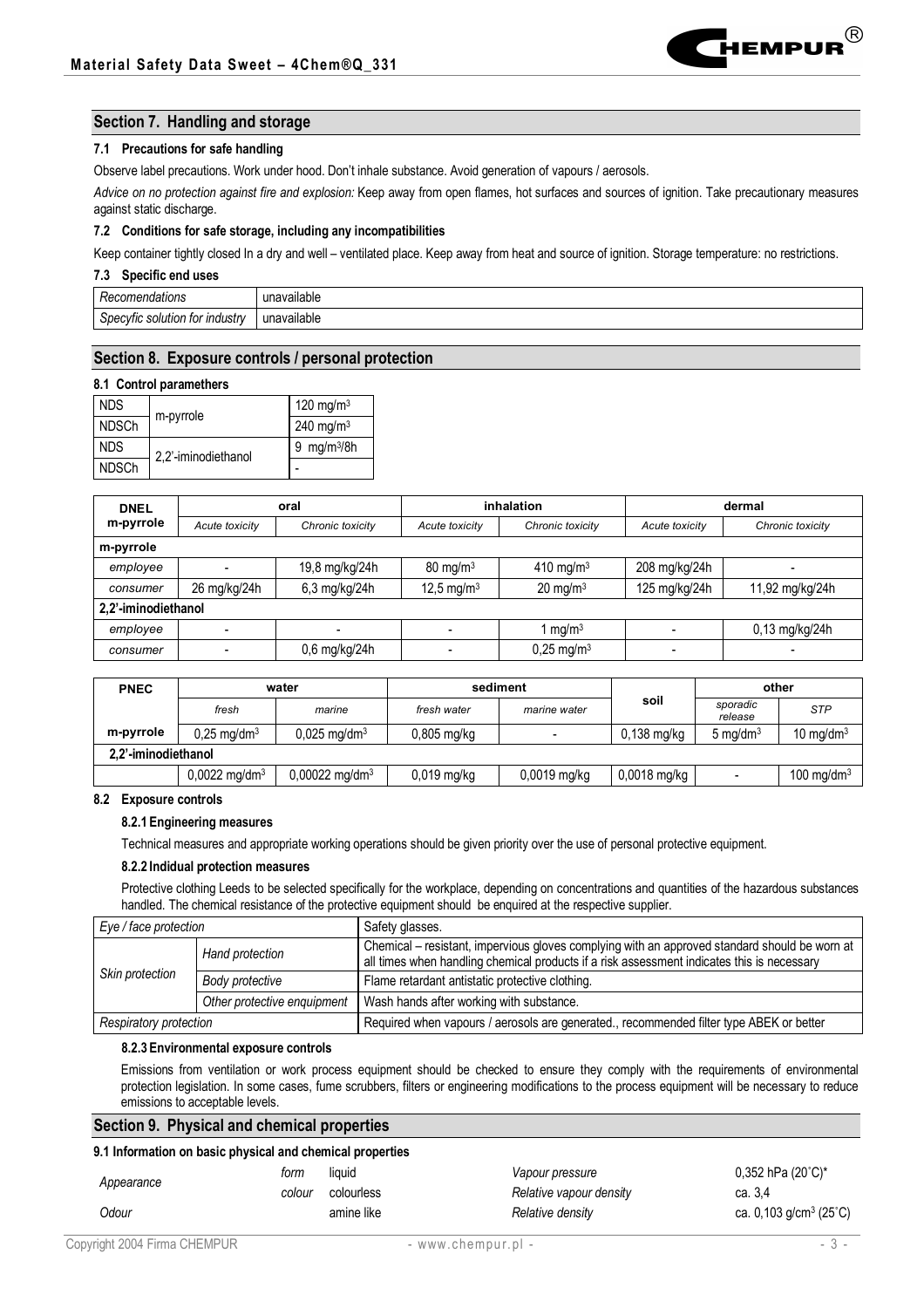

| Odoru threshold               |       | unavailable           | Water solubility                         | unavailable                                  |
|-------------------------------|-------|-----------------------|------------------------------------------|----------------------------------------------|
| pН                            |       | unavailable           | Partition coefficient: n-octanol / water | $-0.46*$                                     |
| Melting point                 |       | $-24.2 °C*$           | Autoignition temperature                 | $270^{\circ}$ C *                            |
| Boiling point / boiling range |       | $-204$ $^{\circ}$ C*  | Decomposition temperature                | unavailable                                  |
| Flash point                   |       | closed crucible: lack | Viscosity, dynamic                       | 1,7 mPa $\cdot$ s (20 $\degree$ C) $\degree$ |
| Evaporation rate              |       | unavailable           | Explosive properties                     | unavailable                                  |
| Flammability                  |       | unavailable           | Oxidizing properties                     | unavailable                                  |
| <b>Explossion limit</b>       | lower | 1.3% $v/v *$          |                                          |                                              |
|                               | upper | $9.5\%$ v/v $*$       |                                          |                                              |

*\* - m-pyrrole*

### **9.2 Other data**

Unavailable.

## **Section 10. Stability and reactivity**

### **10.1 Reactivity**

Vapours may form explosive mixture with air.

### **10.2 Chemical stability**

The product is chemically stable under standard ambient conditions (room temperature).

### **10.3 Possibility of hazardous reactions**

Hazardous reactions aren't known.

### **10.4 Conditions to avoid**

Sources of ignitron, open flames, high temperatures, oxidizing conditions.

### **10.5 Incompatible materials**

Various plastics, rubber, strong oxidizing and reducing agents.

### **10.6 Hazardous decomposition products**

During a fire dangerous fumes / gases / vapours are formed.

# **Section 11. Toxicological information's**

|            | LD50        | dermal     | rat    | > 5000 mg/kg                   |
|------------|-------------|------------|--------|--------------------------------|
| m-pyrrole  |             | oral       |        | 4150 mg/kg                     |
|            | <b>LC50</b> | inhalation |        | $> 5.1$ mg/dm <sup>3</sup> /4h |
|            | LD50        | oral       |        | 5000 mg/kg                     |
| D-Limonene |             | dermal     |        | > 5000 mg/kg                   |
|            |             |            | rabbit | > 2000 mg/kg                   |

| Corrosive / irritant effects for skin            | Causes skin irritations.       |
|--------------------------------------------------|--------------------------------|
| Serious eye damage / irritating effects for eyes | Causes serious eye irritation. |
| Respiratory tract and skin sensitization         | Unavailble.                    |
| Genotoxicity in vitro                            | Unavailable.                   |
| Carcinogenicity                                  | Unavailable.                   |
| Reproductive toxicity                            | May damage the unborn child.   |
| Aspiration hazard                                | Unavailable.                   |

| Targed organs toxicity | category    | exposure tract | expose organs |
|------------------------|-------------|----------------|---------------|
| Single exposure        | unavailable | unavailable    | unavailable   |
| Repeated exposure      | unavailable | unavailable    | unavailable   |

#### **Information about possible exposure tracts**

| Eve contact  | Causes serious eye irritation.    |
|--------------|-----------------------------------|
| Skin contact | Causes skin irritations.          |
| Inhalation   | May cause respiratory irritation. |
| Ingestion    | Unavailable.                      |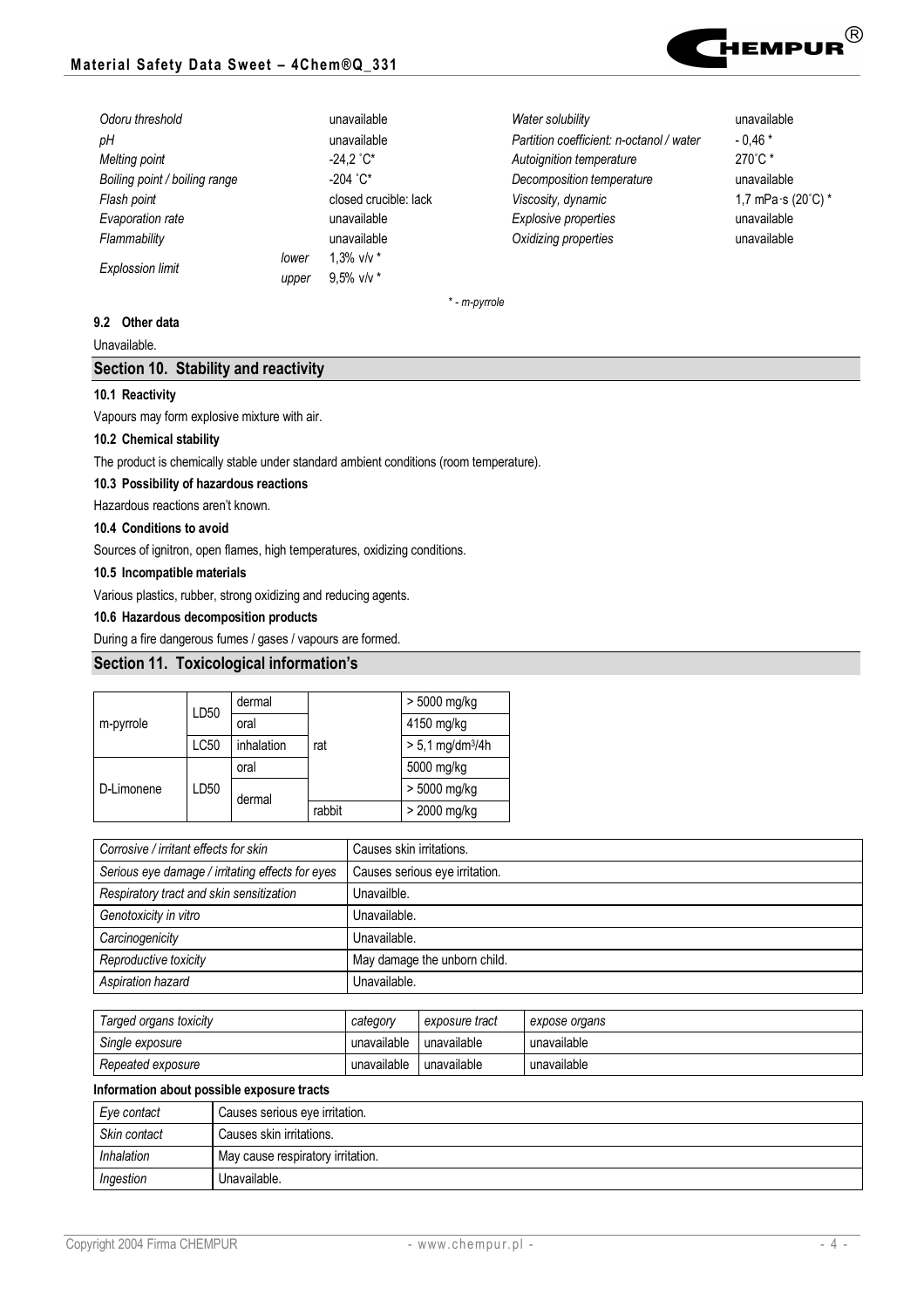

## **Other information's:**

Not known

### **Section 12. Ecological information's**

## **12.1 Toxicity**

| Product / ingredient name |                         |                  |                             | Species  |                          | Exposure |
|---------------------------|-------------------------|------------------|-----------------------------|----------|--------------------------|----------|
|                           |                         | LC50             | $> 500$ mg/dm <sup>3</sup>  | fish     | Oncorhynchus mykkis      | 96 hours |
|                           |                         |                  | $> 1000$ mg/dm <sup>3</sup> | daphnia  | Daphnia magna            | 24 hours |
|                           | <b>Acute Toxicity</b>   | EC50             | 1107 mg/dm $3$              |          | Palaemonetes vulgaris    | 96 hours |
| m-pyrrole                 |                         |                  | 600,5 mg/dm <sup>3</sup>    |          | Desmodesmus subspicatus  |          |
|                           |                         | EC <sub>10</sub> | 125 mg/dm $3$               | algae    |                          | 72 hours |
|                           |                         | EC50             | 100 mg/dm $3$               | bacteria | activated sludge         | 48 hours |
|                           | Chronic toxicity        | <b>NOEC</b>      | 12,5 mg/dm <sup>3</sup>     | daphnia  | Dapnia magna             | 21 days  |
| 2,2'-iminodiethanol       | <b>Acute Toxicity</b>   | LC50             | $2150 \mu g/dm3$            |          | Dapnia pulex             | 48 hours |
|                           |                         |                  | 100000 mg/dm <sup>3</sup>   | fish     | Pimephales promelas      | 96 hours |
|                           | <b>Chronic Toxicity</b> | <b>NOEC</b>      | $< 24000 \mu g/dm^3$        |          | Daphnia pulex            | 48 hours |
|                           |                         |                  | 540 ppm                     |          | Cyprinodon variegatus    | 96 hours |
| Limonen                   |                         | LC50             | 34 mg/d $m3$                |          | Leuciscus idus melanotus | 48 hours |
|                           |                         | EC50             | $34,1$ mg/dm <sup>3</sup>   | daphnia  | Dapnia magna             |          |
|                           |                         | LC0              | $26$ mg/dm <sup>3</sup>     | fish     | Leuciscus idus melanotus | 48 hours |

### **12.2 Persistence and degradability**

No information's available.

### **12.3 Bioaccumulative potential**

Bioaccumulation is not expected.

**12.4 Mobility in soil**

No information's available.

#### **12.5 Results of PBT and vPvB assessment**

Not available.

### **12.6 Other adverse effects**

Don't allow to run into surface waters, wastewaters or soil.

### **Section 13. Disposal consideraions**

Chempur product packaging must be disposed of In compliance with the country – specific regulations or must be passed to a packaging return system. Handle contaminated packing in the same way as the substrate itself. Always contact a permitted waste disposal to assure compliance with all current local, state and federal regulations.

Recommended way of waste disposal: thermal conversion .

Waste code: 16 03 05\* Organic wastes containing hazardous substances

# **Section 14. Transport information's**

|                                      | ADR / RID   | ADN/ADNR    | IMDG                     | <b>IATA</b>              |
|--------------------------------------|-------------|-------------|--------------------------|--------------------------|
| 14.1 UN Number (ONZ No)              |             |             |                          |                          |
| 14.2   UN transport name             |             |             | $\overline{\phantom{0}}$ |                          |
| 14.3 Risk classes in transport       |             |             |                          | $\overline{\phantom{0}}$ |
| 14.4 Packaging group                 |             |             |                          | $\overline{\phantom{0}}$ |
| 14.5   Environmental risk            | no          | no          | no                       | no                       |
| 14.6 Specially precautions for users | unavailable | unavailable | unavailable              | unavailable              |

# **Section 15. Regulatory information's**

### **15.1 Safety, heath and environmental regulations / legislation specific for the substance or mixture**

| Regulation:          | <i>Concerns:</i>            | Information:                             |
|----------------------|-----------------------------|------------------------------------------|
| UE (WE) No 1907/2006 | Annex XIV - SVHC substances | constituents not mentioned In this annex |
| (REACH)              | ∟imitations                 | only for proffesional aplications        |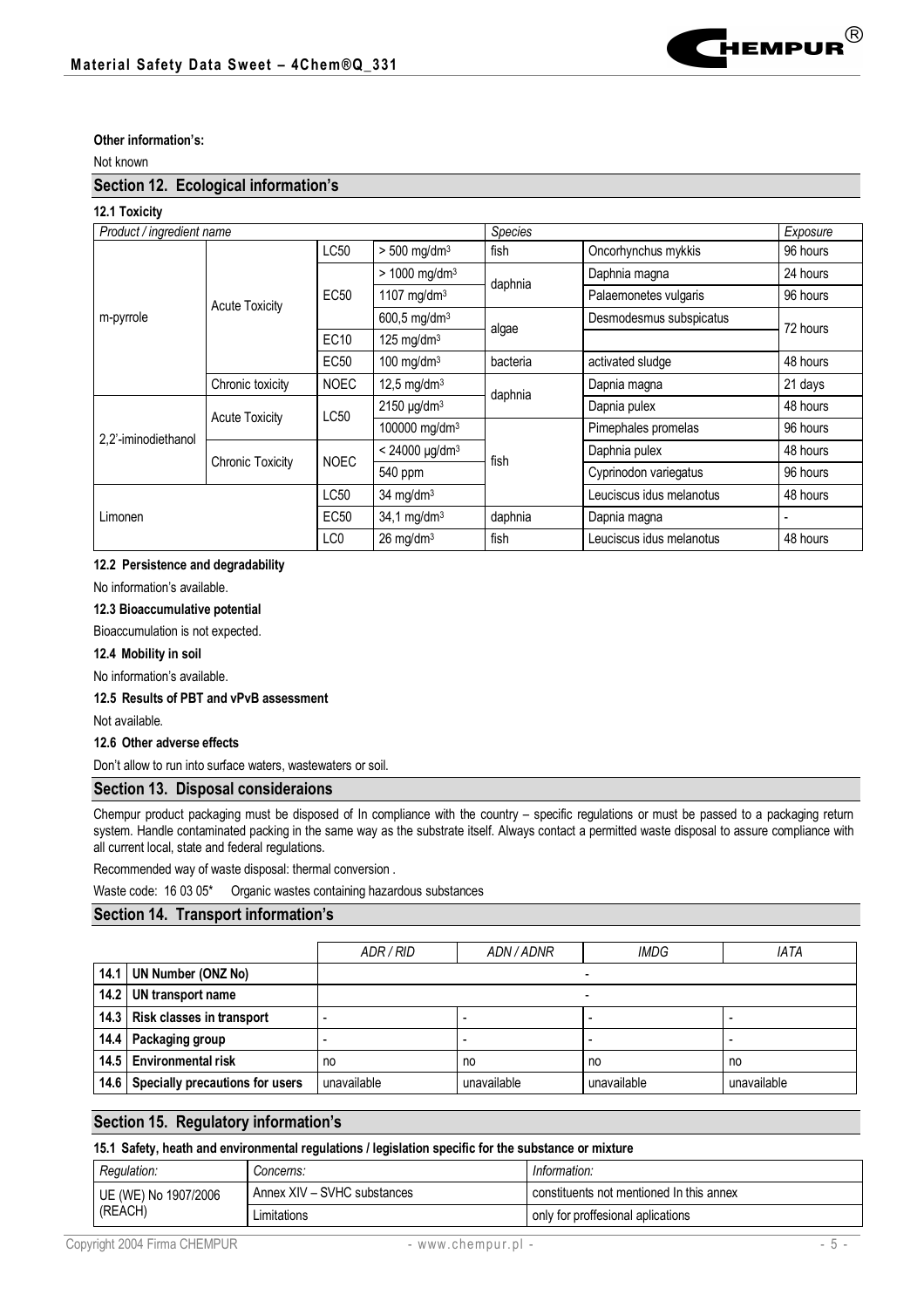

- Rozporządzenie Ministra Rodziny , Pracy i Polityki Społecznej z dnia 27 czerwca 2016 roku, zmieniające rozporządzenie w sprawie najwyższych dopuszczalnych stężeń i natężeń czynników szkodliwych dla zdrowia w środowisku pracy (Dz.U. 2016, poz. 952).

- Rozporządzenie Komisji (UE) 2015/1221 z dnia 24 lipca 2015 roku zmieniające rozporządzenie Parlamentu Europejskiego i Rady (W) nr 1272/2008 w sprawie klasyfikacji, oznakowania i pakowania substancji mieszanin, w celu dostosowania ich do postępu naukowo – technicznego (L197/10).

- Sprostowanie do rozporządzenia Komisji (UE) 2015/830 z dnia 28 maja 2015 r. zmieniającego rozporządzenie (WE) nr 1907/2006 Parlamentu Europejskiego i Rady w sprawie rejestracji, oceny, udzielania zezwoleń i stosownych ograniczeń w zakresie chemikaliów (REACH). (L 12/97)

- Rozporządzenie Komisji (UE) 2015/830 z dnia 28 maja 2015 r. zmieniające rozporządzenie (WE) nr 1907/2006 Parlamentu Europejskiego i Rady w sprawie rejestracji, oceny, udzielania zezwoleń i stosownych ograniczeń w zakresie chemikaliów (REACH). (L 132/8)

- Rozporządzenie Ministra Pracy i Polityki Społecznej z dnia 6 czerwca 2014 roku, w sprawie najwyższych dopuszczalnych stężeń i natężeń czynników szkodliwych dla zdrowia w środowisku pracy (Dz.U. 2014, poz. 817).

- Rozporządzenie Komisji (UE) nr 260/2014 z dnia 24 stycznia 2014 roku zmieniające , w celu dostosowania do postępu technicznego, rozporządzenie (WE) nr 440/2008 ustalające metody badań zgodnie z rozporządzeniem (WE) nr 1907/2006 Parlamentu Europejskiego i Rady w sprawie rejestracji, oceny, udzielania zezwoleń i stosowanych ograniczeń w zakresie chemikaliów (REACH). (L 81/1)

- Rozporządzenie Komisji (UE) nr 758/2013 z dnia 7 sierpnia 2013 roku zawierające sprostowanie załącznika VI do rozporządzenia Parlamentu Europejskiego i Rady (WE) nr 1272/2008 w sprawie klasyfikacji, oznakowania i pakowania substancji i mieszanin (L216/1).

- Ustawa z dnia 16 lipca 2013 r. o przewozie towarów niebezpiecznych (tj: Dz. U. 2016, poz. 1834).

- Ustawa z dnia 13 czerwca 2013 r. o gospodarce opakowaniami i odpadami opakowaniowymi (tj: Dz.U. 2016, poz. 1863).

- Rozporządzenie Komisji (UE) nr 487/2013 z dnia 8 maja 2013 roku dostosowujące do postępu naukowo – technicznego rozporządzenie Parlamentu Europejskiego i Rady (WE) nr 1272/2008 w sprawie klasyfikacji, oznakowania i pakowania substancji i mieszanin.

- Ustawa z dnia 14 grudnia 2012 r. o odpadach (tj: Dz. U. 2016, poz. 1987).

- Rozporządzenie Ministra Zdrowia z dnia 10 sierpnia 2012 roku w sprawie kryteriów i sposobu klasyfikacji substancji chemicznych i ich mieszanin (tj: Dz. U. 2015, poz. 208).

- Rozporządzenie Ministra Zdrowia z dnia 20 kwietnia 2012 roku w sprawie oznakowania opakowań substancji niebezpiecznych i mieszanin niebezpiecznych oraz niektórych mieszanin (tj: Dz. U. 2015, poz. 450).

- Rozporządzenie Komisji (UE) nr 109/2012 z dnia 9 lutego 2012 roku zmieniające rozporządzenie (WE) nr 1907/2006 Parlamentu Europejskiego i Rady w sprawie rejestracji, oceny, udzielania zezwoleń i stosowanych ograniczeń w zakresie chemikaliów (REACH) w odniesieniu do załącznika XVII (substancje CMR).

- Rozporządzenie Komisji (UE) nr 286/2011 z dnia 10 marca 2011 roku dostosowujące do postępu naukowo – technicznego rozporządzenie Parlamentu Europejskiego i Rady (WE) nr 1272/2008 w sprawie klasyfikacji, oznakowania i pakowania substancji i mieszanin.

- Ustawa z dnia 25 lutego 2011 roku o substancjach chemicznych i ich mieszaninach (tj. Dz. U. 2015, poz. 1203).

- Rozporządzenie Ministra Zdrowia z dnia 2 lutego 2011 r. w sprawie badań i pomiarów czynników szkodliwych dla zdrowia w środowisku pracy (Dz. U. 2011, nr 33, poz. 166).

- Rozporządzenie Komisji (WE) nr 790/2009 z dn. 10 sierpnia 2009 roku dostosowujące do postępu naukowo – technicznego rozporządzenie Parlamentu Europejskiego i Rady (WE) nr 1272/2008 z dnia 18 grudnia 2008 r w sprawie klasyfikacji, oznakowania i pakowania substancji i mieszanin (05.09.2009, L 253/1).

- Rozporządzenie Parlamentu Europejskiego i Rady (WE) nr 1272/2008 z dnia 16 grudnia 2008 roku w sprawie klasyfikacji, oznakowania i pakowania substancji i mieszanin, zmieniające i uchylające dyrektywy 67/548/EWG i 1999/45/WE oraz zmieniające rozporządzenie (WE) nr 1907/2006.

- Rozporządzenie (WE) nr 1907/2006 Parlamentu Europejskiego i Rady z dnia 18 grudnia 2006 r. w sprawie rejestracji, oceny, udzielania zezwoleń i stosowanych ograniczeń w zakresie chemikaliów (REACH), utworzenia Europejskiej Agencji Chemikaliów, zmieniające dyrektywę 1999/45/WE oraz uchylające rozporządzenie Rady (EWG) nr 793/93 i rozporządzenie Komisji (WE) nr 1488/94, jak również dyrektywę Rady 76/769/EWG i dyrektywy Komisji 91/155/EWG, 93/67/EWG, 93/105/WE i 2000/21/WE.

- Rozporządzenie Ministra Gospodarki z dnia 21 grudnia 2005 r. w sprawie zasadniczych wymagań dla środków ochrony indywidualnej (Dz. U. 2005 nr 259 poz. 2173).

- Ustawa z dnia 27 kwietnia 2001 r. Prawo ochrony środowiska (Opracowano na podstawie: tj. Dz. U. z 2016r, poz. 672, 831, 903, 1250, 1427, 1933).

#### **15.2 Chemical safety assessment**

Not available.

### **Section 16. Other information's**

Updates against previous version:

Actualization – 7.2

**Version:** 2

#### **Full text of H-statements referred to under section 2 and 3**

| Flam. Lig. 3, H226  | Flammable liquid and vapour.         |
|---------------------|--------------------------------------|
| Acute Tox. 4, H302  | Harmful in contact with skin.        |
| Asp. Tox. 1, H304   | Harmful if swallowed.                |
| Skin Irrit. 2, H315 | Causes skin irritation.              |
| Skin Sens. 1, H317  | May cause an allergic skin reaction. |
| Eye Dam. 1, H318    | Causes serious eye damage            |
| Eye Irrit. 2, H319  | Causes serious eye irritation.       |
| STOT SE 3, H335     | May cause respiratory irritation.    |
| Repr. 1B, H360D     | May damage the unborn child          |
|                     |                                      |

**T**<br>Hempur